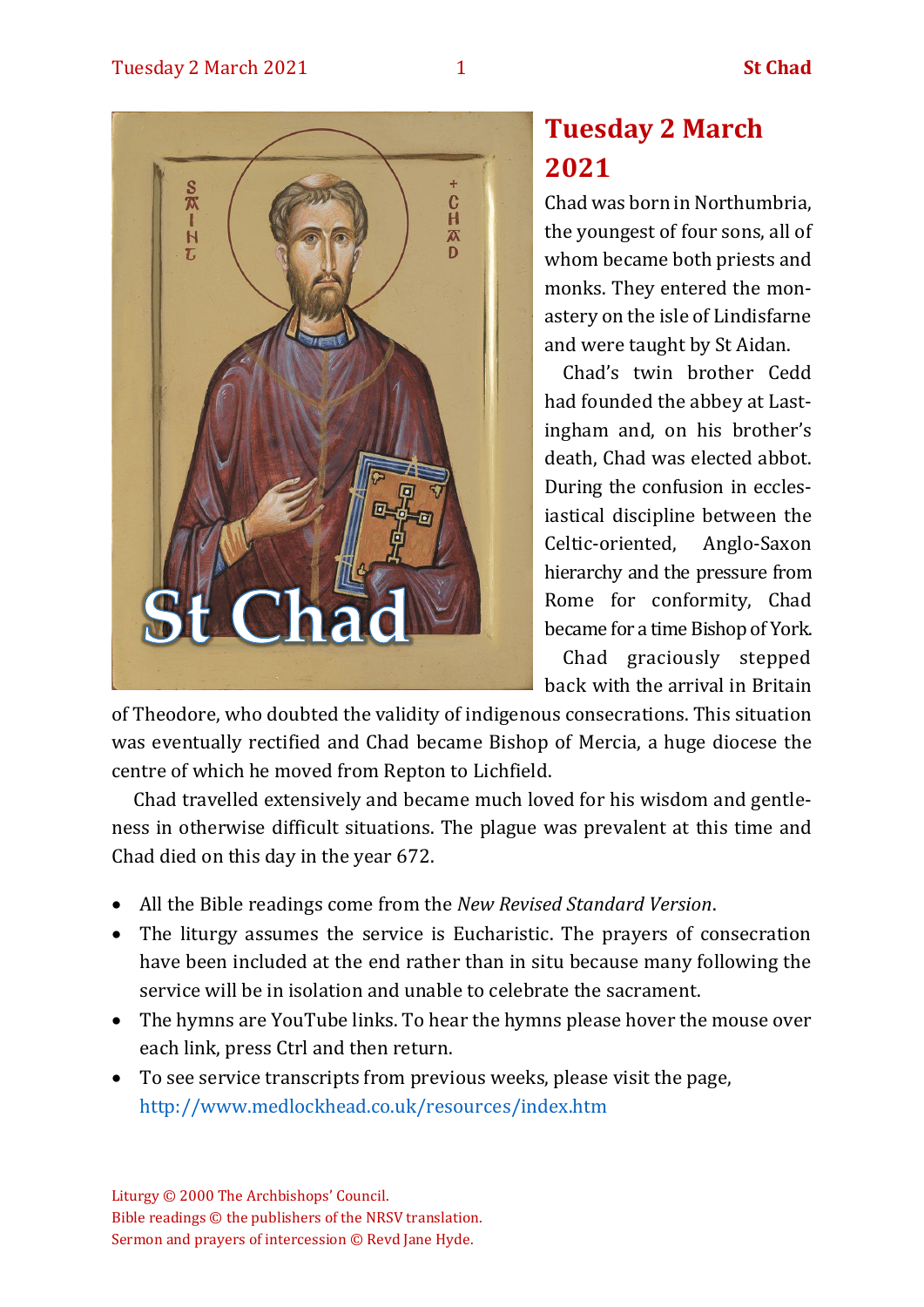# **Introduction and welcome**

HYMN 1 **[O Jesus I have promised](https://www.youtube.com/watch?v=UU_cev2ri90)** (please click on this link to hear the hymn)

# **The Welcome**

In the name of the Father, and of the Son, and of the Holy Spirit

All **Amen.**

The Lord be with you

All **And also with you.**

# **The Preparation**

All **Almighty God,**

**to whom all hearts are open, all desires known, and from whom no secrets are hidden: cleanse the thoughts of our hearts by the inspiration of your Holy Spirit, that we may perfectly love you, and worthily magnify your holy name; through Christ our Lord. Amen.**

Our Lord Jesus Christ said:

The first commandment is this: 'Hear, O Israel, the Lord our God is the only Lord. You shall love the Lord your God with all your heart, with all your soul, with all your mind, and with all your strength.'

And the second is this: 'Love your neighbour as yourself.' There is no other commandment greater than these. On these two commandments hang all the law and the prophets.

#### All **Amen. Lord, have mercy.**

Christ calls us to share the heavenly banquet of his love with all the saints in earth and heaven. Therefore, knowing our unworthiness and sin, let us confess our sins in penitence and faith, firmly resolved to keep God's commandments and to live in love and peace with all.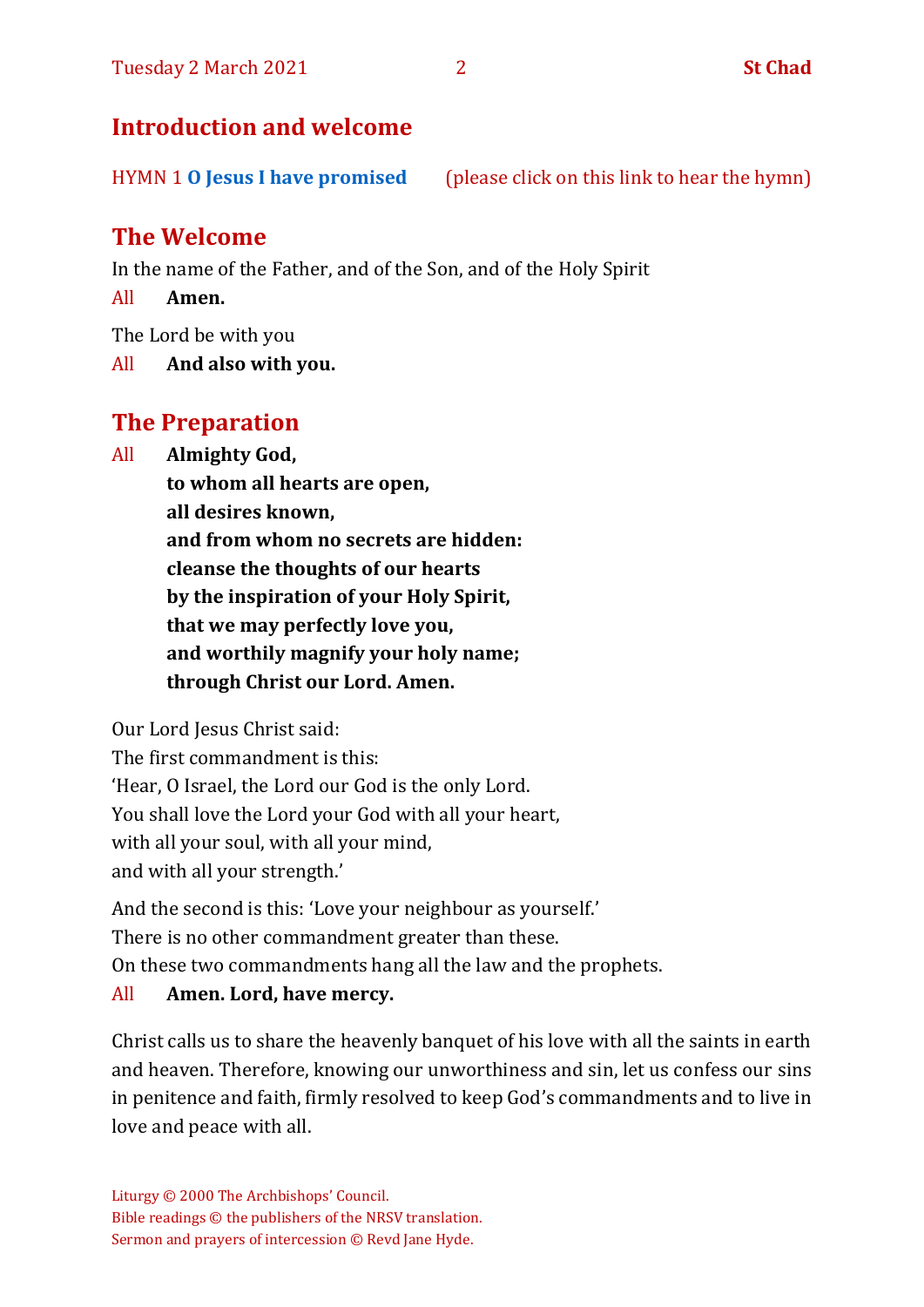All **Almighty God, our heavenly Father, we have sinned against you and against our neighbour in thought and word and deed, through negligence, through weakness, through our own deliberate fault. We are truly sorry and repent of all our sins. For the sake of your Son Jesus Christ, who died for us, forgive us all that is past and grant that we may serve you in newness of life to the glory of your name. Amen.**

Almighty God,

who forgives all who truly repent, have mercy upon you, pardon and deliver you from all your sins, confirm and strengthen you in all goodness, and keep you in life eternal; through Jesus Christ our Lord. All **Amen.**

# **The Gloria**

It's usual to omit the Gloria during Lent.

# **The Collect for St Chad**

Almighty God, from the first fruits of the English nation who turned to Christ, you called your servant Chad to be an evangelist and bishop of his own people: give us grace so to follow his peaceable nature,

humble spirit and prayerful life, that we may truly commend to others the faith which we ourselves profess; through Jesus Christ your Son our Lord,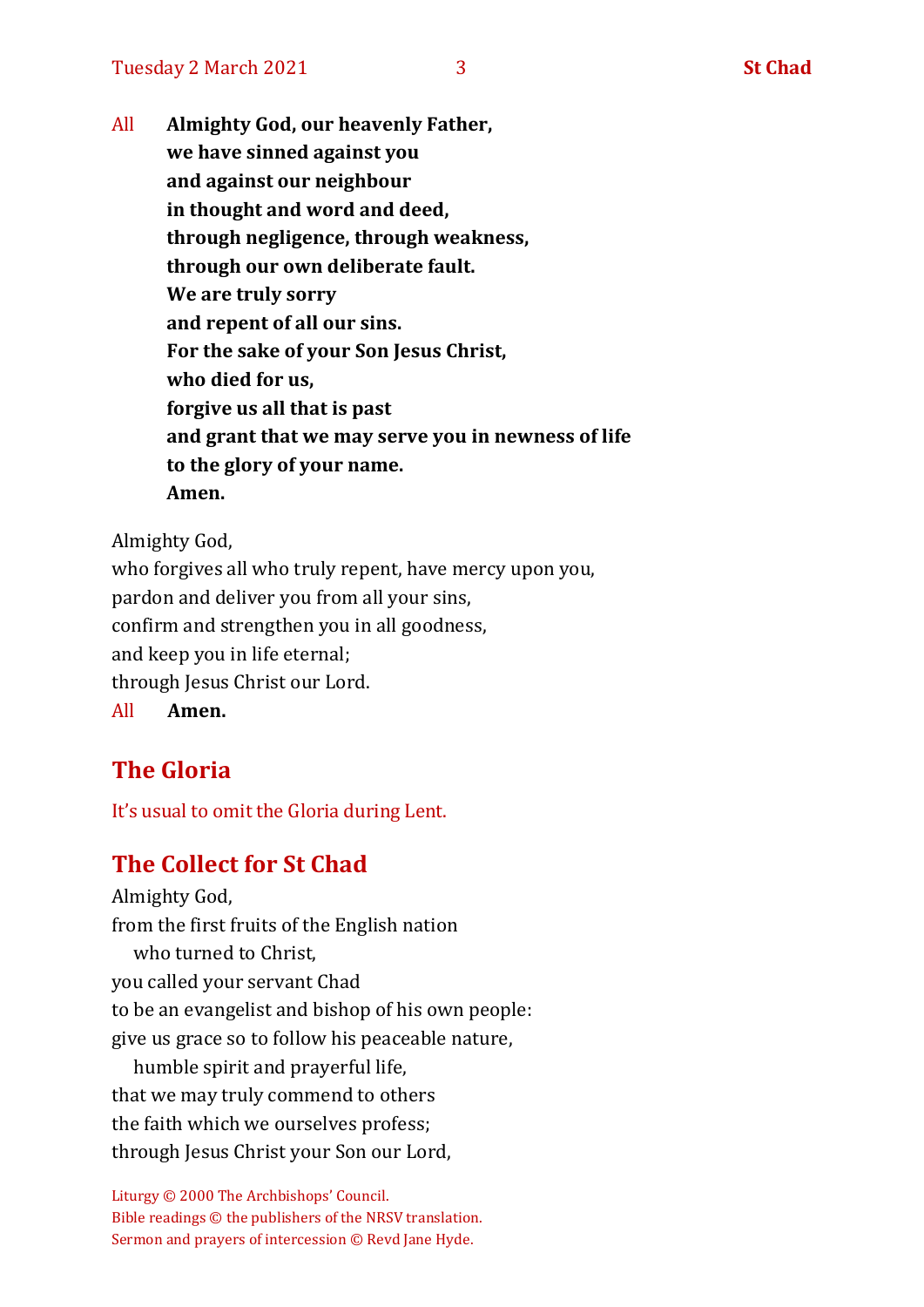who is alive and reigns with you, in the unity of the Holy Spirit, one God, now and for ever.

All **Amen.**

# **First reading**

A reading from the book of Ecclesiasticus

My child, perform your tasks with humility; then you will be loved by those whom God accepts. The greater you are, the more you must humble yourself; so you will find favour in the sight of the Lord. For great is the might of the Lord; but by the humble he is glorified. Neither seek what is too difficult for you, nor investigate what is beyond your power. Reflect upon what you have been commanded, for what is hidden is not your concern. Do not meddle in matters that are beyond you, for more than you can understand has been shown you. For their conceit has led many astray, and wrong opinion has impaired their judgement.

*Ecclesiasticus 3:17–24*

This is the Word of the Lord

All **Thanks be to God.**

# **Second reading**

A reading from the First Letter of Paul to Timothy

Pursue righteousness, godliness, faith, love, endurance, gentleness; fight the good fight of the faith; take hold of the eternal life, to which you were called and for which you made the good confession in the presence of many witnesses.

In the presence of God, who gives life to all things, and of Christ Jesus, who in his testimony before Pontius Pilate made the good confession, I charge you to keep the commandment without spot or blame until the manifestation of our Lord Jesus Christ, which he will bring about at the right time—he who is the blessèd and only Sovereign, the King of kings and Lord of lords. It is he alone who has immortality and dwells in unapproachable light, whom no one has ever seen or can see; to him be honour and eternal dominion. Amen. *1 Timothy 6:11b–16*

This is the Word of the Lord

#### All **Thanks be to God.**

HYMN 2 **[Take my life and let it be](https://www.youtube.com/watch?v=Gf11rReeWIs)** (please click on this link to hear the hymn)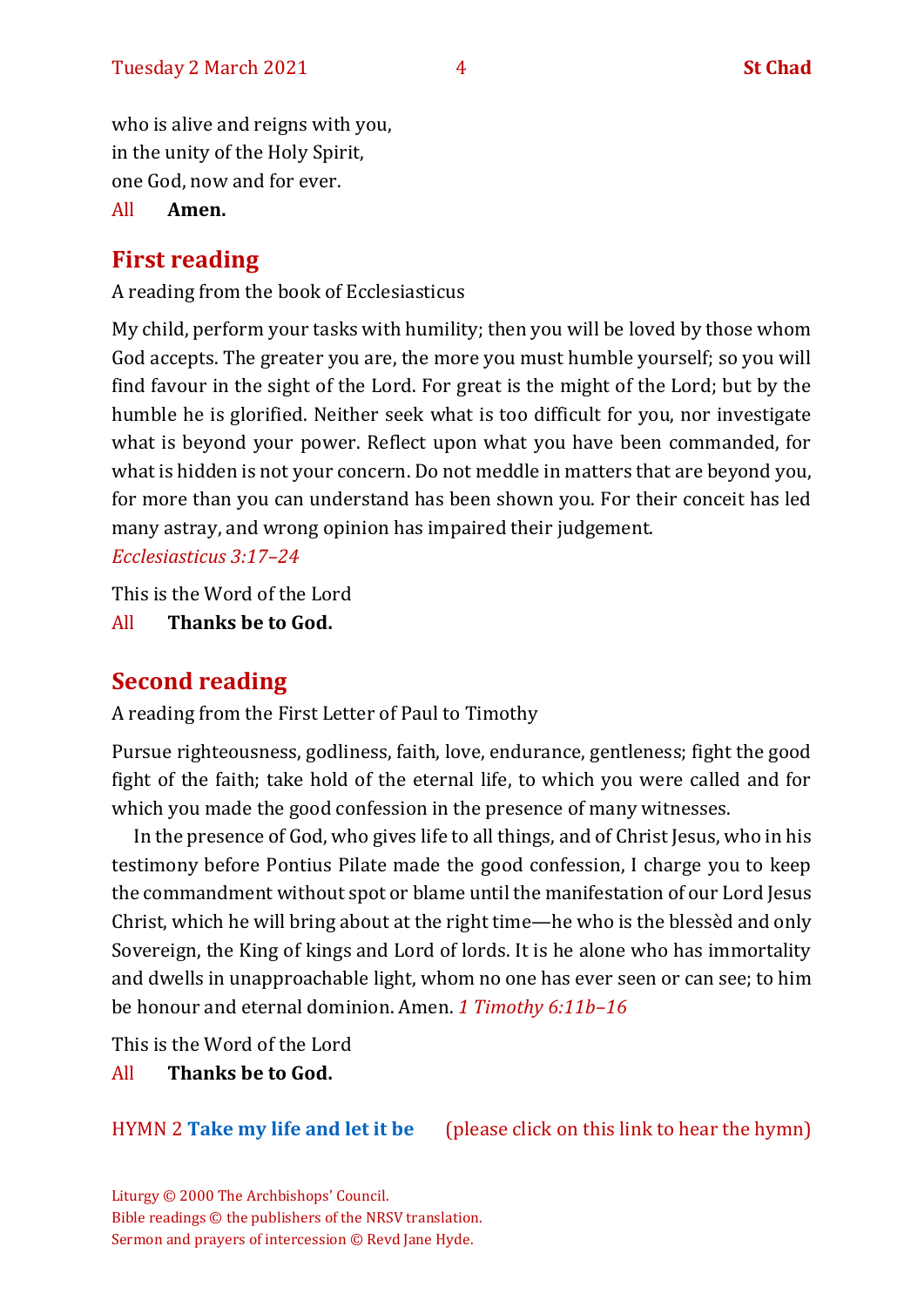### **Gospel reading**

Hear the Gospel of our Lord Jesus Christ according to Luke

#### All **Glory to you O Lord.**

When Jesus noticed how the guests chose the places of honour, he told them a parable. 'When you are invited by someone to a wedding banquet, do not sit down at the place of honour, in case someone more distinguished than you has been invited by your host; and the host who invited both of you may come and say to you, "Give this person your place," and then in disgrace you would start to take the lowest place. But when you are invited, go and sit down at the lowest place, so that when your host comes, he may say to you, "Friend, move up higher"; then you will be honoured in the presence of all who sit at the table with you. For all who exalt themselves will be humbled, and those who humble themselves will be exalted.' *Luke 14:7–11*

This is the Gospel of the Lord

All **Praise to you O Christ.** 

#### **Sermon**

I don't suppose that there are many of us who haven't attended a wedding reception? The usual form is to have a 'top table' for the bride, groom, their parents, the best man and chief bridesmaid. The rest of the guests will be invited to sit in rank order…close family and friends to the fore with others seated further back. There is usually a seating plan and place cards to ensure that everyone knows their place … We can suppose, from today's reading, that these sorts of arrangements were not customary in Jesus's time.

Jesus has been invited to a sabbath meal at the home of a leader of the Pharisees. It may be that Jesus is the 'guest of honour' on this occasion and, as such, invited to sit at the centre of the 'top table'. What he must have witnessed, in that case, was an unseemly scramble for a seat close to him (in those days, the seat to the right of the guest of honour was considers the 'best', followed by the place to the left and so on).

Jesus knows that he is in the midst of influential religious teachers and has already experienced occasions when they have sought to discredit him. He nevertheless takes this occasion as an opportunity to teach these interpreters of Jewish law about the way of humility. He encourages them to avoid humiliation by taking a lower place—avoiding the shame of being bumped down the pecking-order. It may be, having taken a modest place, the host might even move them up into a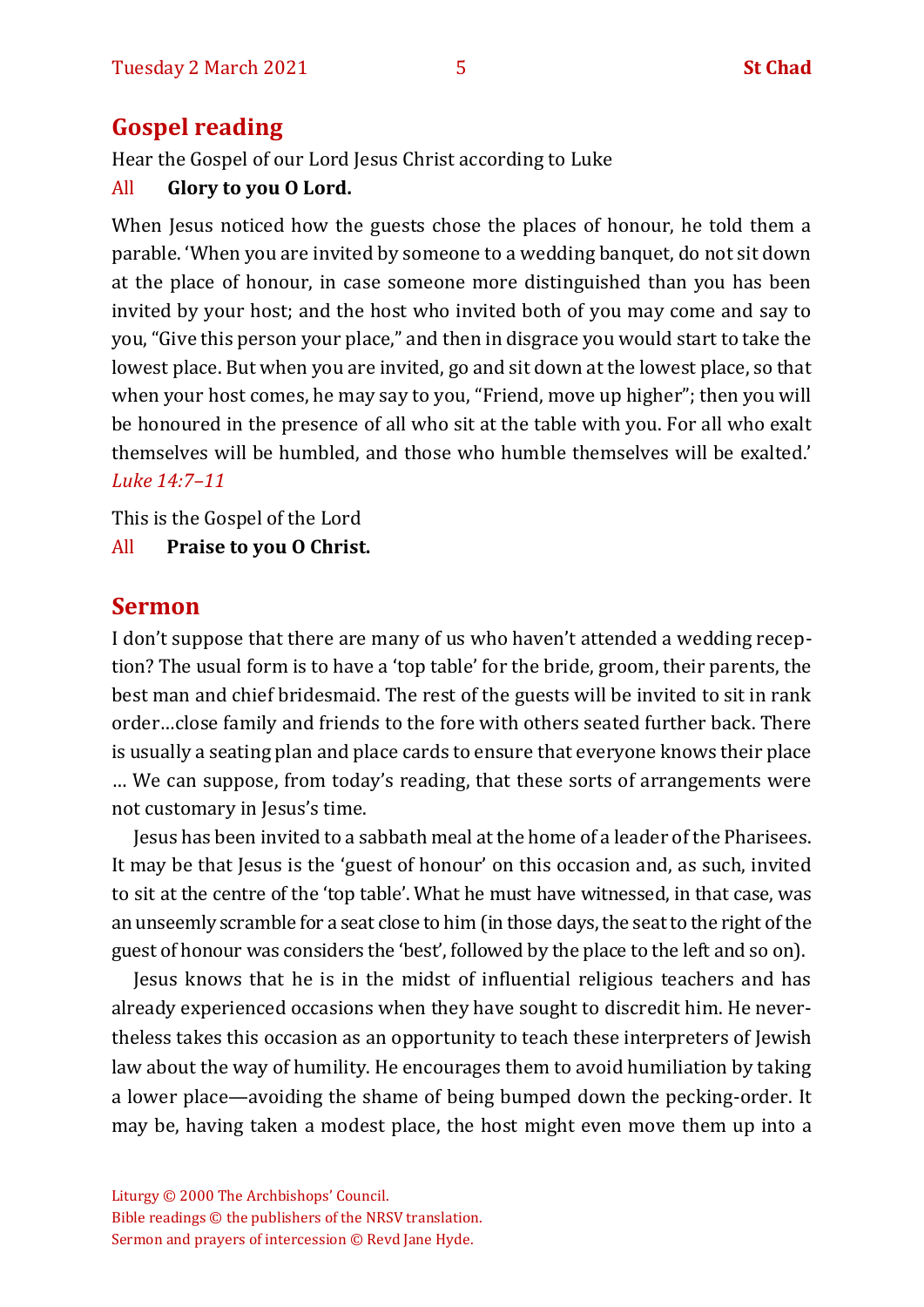more favourable place.

This is not a signal that we must always deliberately take the lowest place … at table or in life … and either stay there or live in expectation of being raised up. We are not to advertise our humility like Uriah Heap in Dickens' *Great Expectations* … all the while plotting a way to climb over others by any means to reach the top. Neither are we to display an arrogant disregard for others, thinking ourselves better and more important than anyone else. Jesus, of course, stands for revolution, where things are turned upside down. Rules and social norms are good, but they can also be bad … they separate and divide. In God's economy, all are welcome … all are equal … all are valuable in wherever circumstances they find themselves. In the Kingdom there is simply no need to fight for the 'best place' and scramble over others to reach it.

If we were to read a little further on (the next three verses) we would hear Jesus counselling his fellow diners to practise humility by caring for those less fortunate than themselves … 'the poor, the crippled, the lame, and the blind' (v.13) without expectation of return. Sadly we have heard recent reports, during the Covid crisis, about those who have given, expecting some sort of return and, indeed, being rewarded handsomely. If we react with outrage that this sort of thing is happening, it is surely because we know that this is not the way of Christ. We are not to exploit any power or influencewe may have … or feelings of entitlement … for our own selfish gain.

It is thought that St Chad, who we remember today, was a member (with his three brothers) of the Northumbrian nobility. We know only scant details of his life as detailed by St Bede, but it is clear he turned his back on wealth and privilege in order to follow a strict monastic life of prayer, continence, poverty and meditation on the Holy Scripture. We are told he did not seek power, being only reluctantly consecrated as a bishop … a leader in the church. He preferred the way of humility, once explaining that storms are sent by God to remind humankind of the day of judgement and to humble their pride.

May we, like Chad, always remember the lessons of our gospel reading today … that in God's eyes we are all sisters and brothers and that at His heavenly banquet there will be no need of a seating plan for those on His extraordinary guest list. Amen

# **The Creed**

Do you believe and trust in God the Father, the source of all being and life, the one for whom we exist?

#### All **We believe and trust in him.**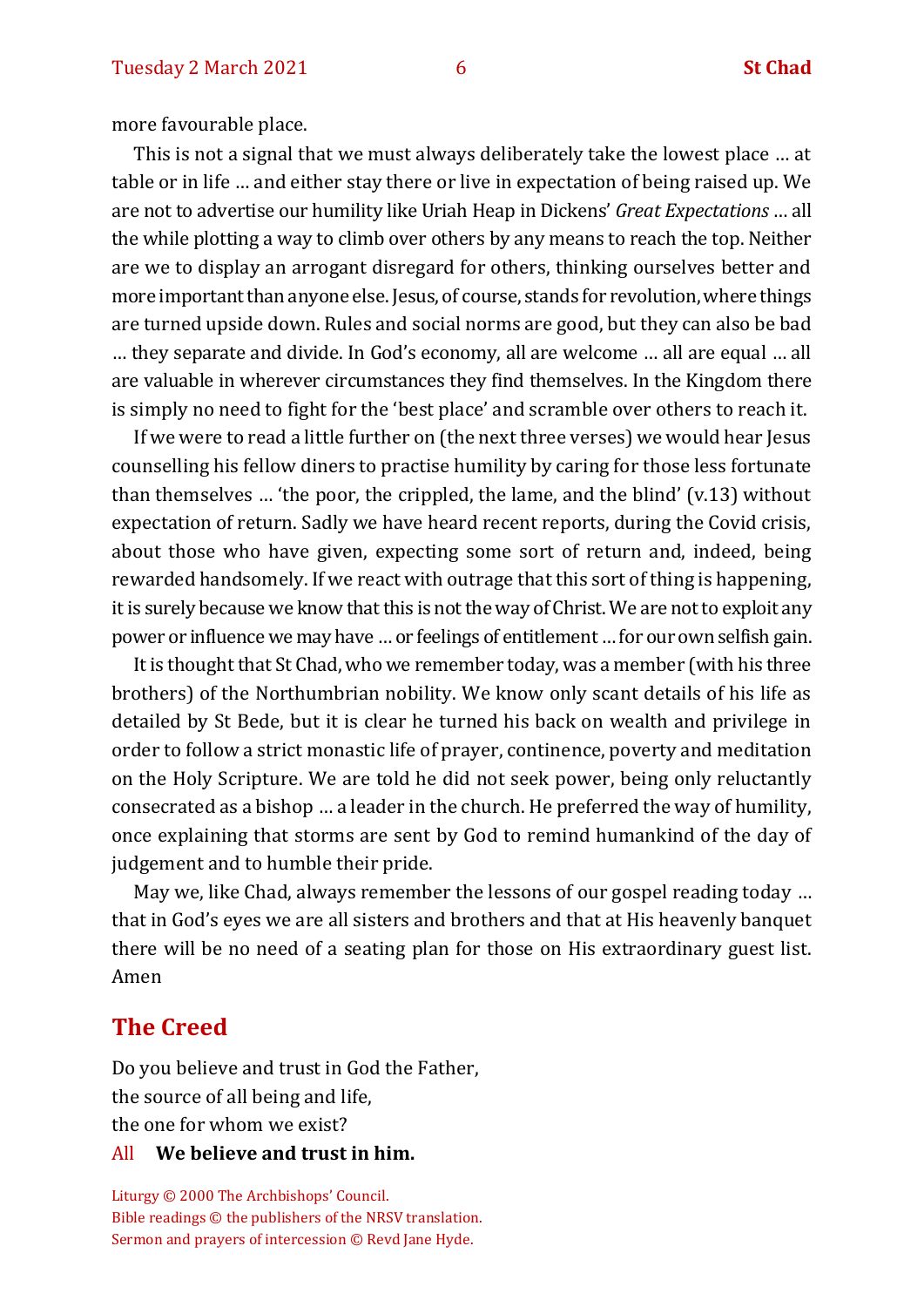Do you believe and trust in God the Son, who took our human nature, died for us and rose again?

#### All **We believe and trust in him.**

Do you believe and trust in God the Holy Spirit, who gives life to the people of God and makes Christ known in the world?

#### All **We believe and trust in him.**

This is the faith of the Church.

All **This is our faith. We believe and trust in one God, Father, Son and Holy Spirit. Amen.**

# **Prayers of intercession**

Heavenly Father, we humble ourselves before your throne. May your church be faithful in ministry to all your children, speaking out against injustice, and being a voice for those on the margins. Lord in your mercy,

#### All **hear our prayer.**

Heavenly Father, we humble ourselves before your throne. Guide our leaders to be open and honest in all their dealings. May they always act with integrity and protect the vulnerable. Lord in your mercy

#### All **hear our prayer.**

Heavenly Father, we humble ourselves before your throne.

Help us to look for ways we can serve in our communities

as your living and loving hands.

Give strength to all who are working for others in difficult circumstances. Lord in your mercy,

#### All **hear our prayer.**

Heavenly Father, we humble ourselves before your throne.

May all who are ill … at home, in hospital or hospice … feel your near presence. Comfort all who wait for news of loved ones they cannot see.

Lord in your mercy

#### All **hear our prayer.**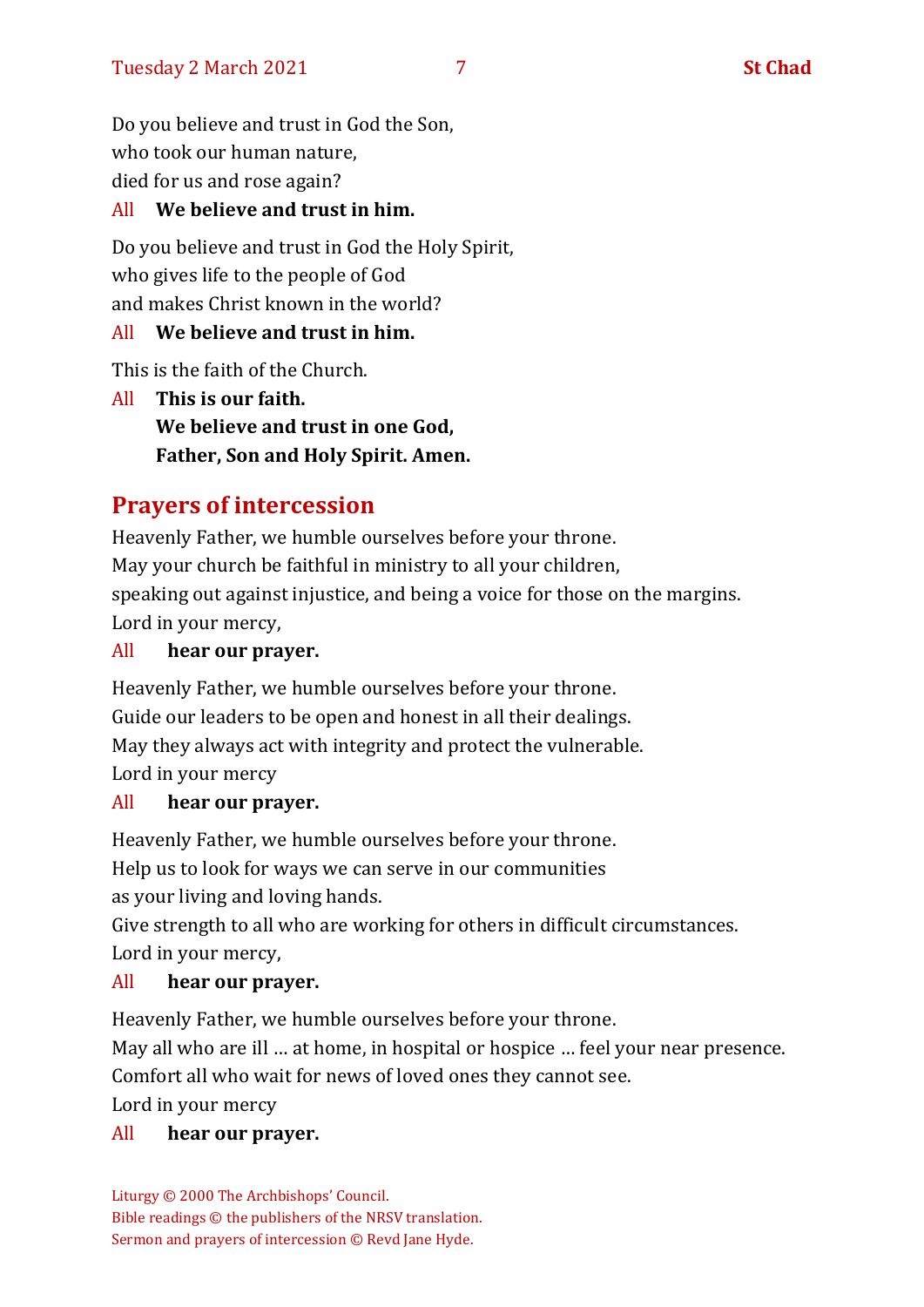Heavenly Father, we humble ourselves before your throne, Let compassion and mercy accompany the dying, and welcome them into eternity.

Lord in your mercy

#### All **hear our prayer.**

With humility and love may we chose to walk in the way of Christ this day and always.

Merciful Father,

All **accept these prayers for the sake of your Son, our Saviour Jesus Christ. Amen.**

# **The peace**

May the God of peace sanctify you: may he so strengthen your hearts in holiness that you may be blameless before him at the coming of our Lord Jesus with his saints.

The peace of the Lord be always with you,

All **And also with you.**

HYMN 3 **[Kyrie Eleison](https://www.youtube.com/watch?v=mAZC4oe9VM0)** (please click on this link to hear the hymn)

The liturgy of the Communion Service appears below

# The Dismissal

The peace of God which passes all understanding, keep your hearts and mind in the knowledge and love of God; and the blessing of God the Almighty: Father, Son, and Holy Spirit, be with you now and remain with you always. All **Amen.**

#### HYMN 4 **[Brother, sister, let me serve you](https://www.youtube.com/watch?v=hlNoxoOocZs)** (click on this link to hear the hymn)

Go in peace to love and serve the Lord.

#### All **In the name of Christ. Amen.**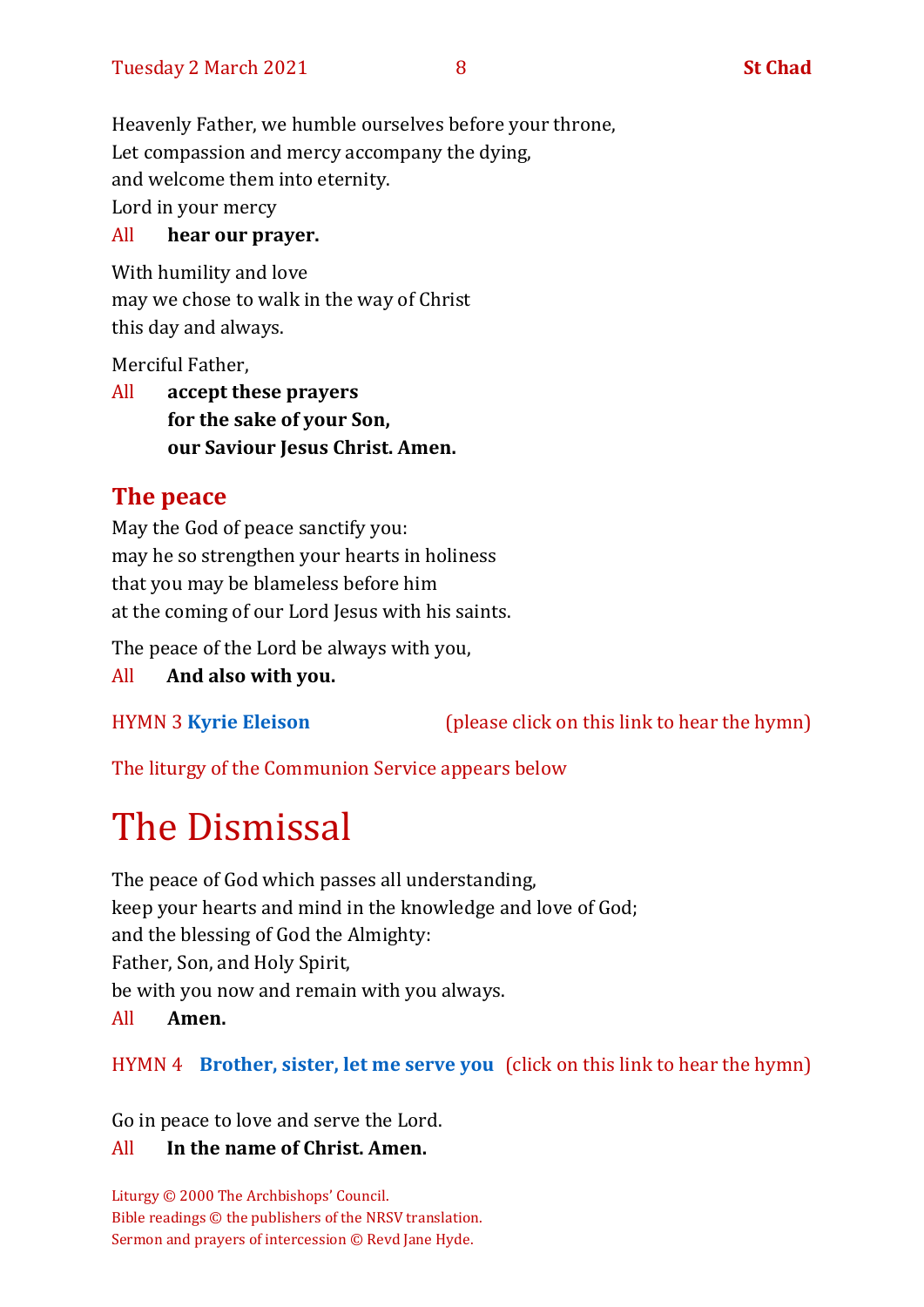# The Liturgy of the Sacrament

# Eucharistic Prayer (prayer E)

The Lord be with you

### All **and also with you.**

Lift up your hearts.

### All **We lift them to the Lord.**

Let us give thanks to the Lord our God.

#### All **It is right to give thanks and praise.**

It is indeed right, our duty and our joy, always and everywhere to give you thanks, holy Father, almighty and eternal God, through Jesus Christ our Lord. And now we give thanks, most gracious God, surrounded by a great cloud of witnesses and glorified in the assembly of your saints. The glorious company of apostles praise you. The noble fellowship of prophets praise you. The white-robed army of martyrs praise you. We, your holy Church, acclaim you. In communion with angels and archangels, and with all who served you on earth and worship you now in heaven, we raise our voice to proclaim your glory, for ever praising you and saying:

All **Holy, holy, holy Lord, God of power and might, heaven and earth are full of your glory. Hosanna in the highest. Blessed is he who comes in the name of the Lord. Hosanna in the highest.**

We praise and bless you, loving Father, through Jesus Christ, our Lord; and as we obey his command, send your Holy Spirit, that broken bread and wine outpoured may be for us the body and blood of your dear Son.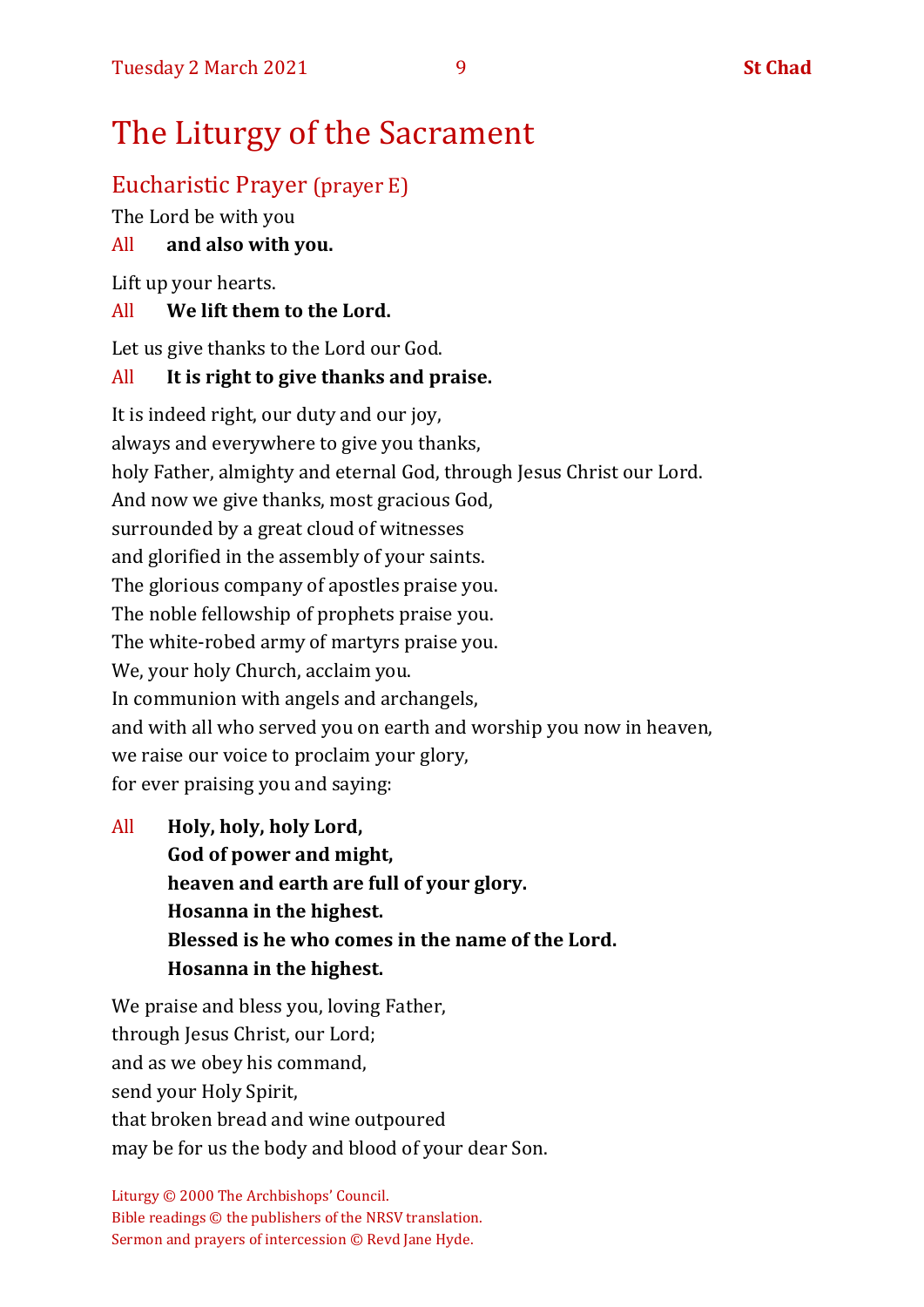On the night before he died he had supper with his friends and, taking bread, he praised you. He broke the bread, gave it to them and said: Take, eat; this is my body which is given for you; do this in remembrance of me.

When supper was ended he took the cup of wine. Again he praised you, gave it to them and said: Drink this, all of you; this is my blood of the new covenant, which is shed for you and for many for the forgiveness of sins. Do this, as often as you drink it, in remembrance of me.

So, Father, we remember all that Jesus did, in him we plead with confidence his sacrifice made once for all upon the cross.

Bringing before you the bread of life and cup of salvation, we proclaim his death and resurrection until he comes in glory.

Great is the mystery of faith:

All **Christ has died. Christ is risen. Christ will come again.**

Lord of all life, help us to work together for that day when your kingdom comes and justice and mercy will be seen in all the earth.

Look with favour on your people, gather us in your loving arms and bring us with Chad and all the saints to feast at your table in heaven.

Through Christ, and with Christ, and in Christ, in the unity of the Holy Spirit, all honour and glory are yours, O loving Father, for ever and ever.

#### All **Amen.**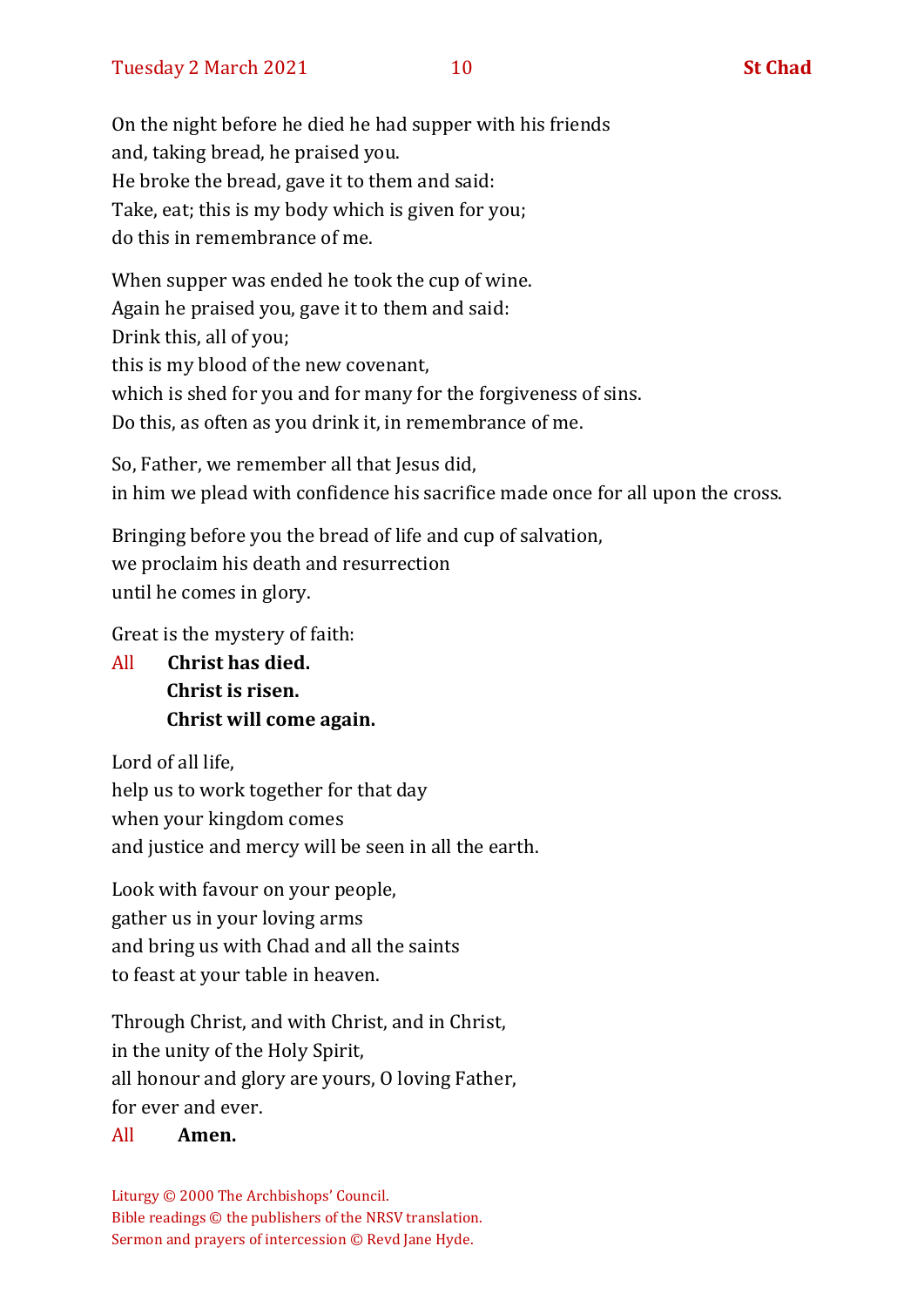# The Lord's Prayer

As our Saviour taught us, so we pray

All **Our Father in heaven, hallowed be your name, your kingdom come, your will be done, on earth as in heaven. Give us today our daily bread. Forgive us our sins as we forgive those who sin against us. Lead us not into temptation but deliver us from evil. For the kingdom, the power,** 

**and the glory are yours now and for ever. Amen.**

# Breaking of the Bread

We break this bread to share in the body of Christ.

- All **Though we are many, we are one body, because we all share in one bread.**
- All **Lamb of God,**

**you take away the sin of the world, have mercy on us.**

**Lamb of God, you take away the sin of the world, have mercy on us.**

**Lamb of God, you take away the sin of the world, grant us peace.**

Draw near with faith. Receive the body of our Lord Jesus Christ which he gave for you, and his blood which he shed for you. Eat and drink in remembrance that he died for you, and feed on him in your hearts by faith with thanksgiving.